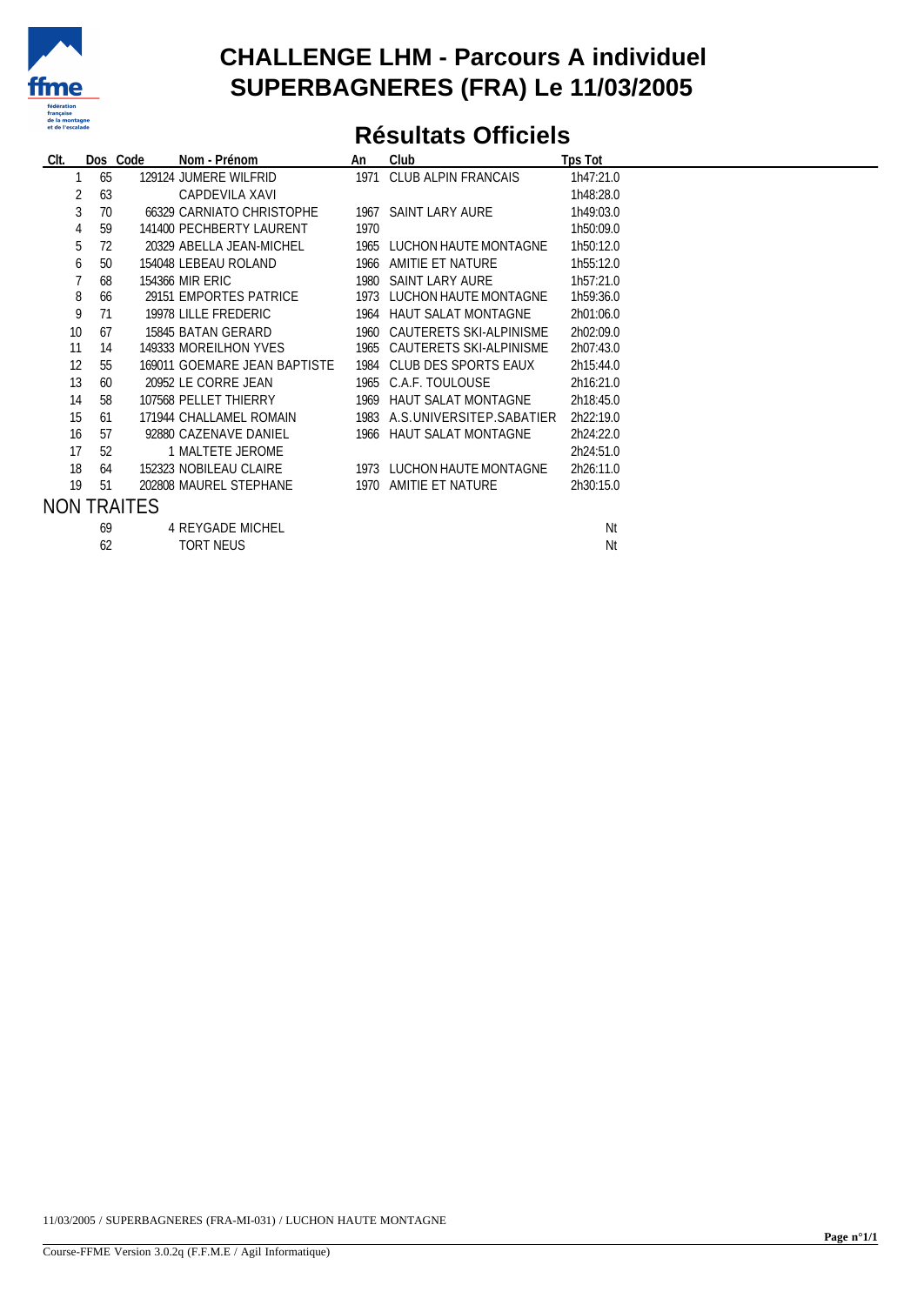

### **CHALLENGE LHM - PARCOURS A EQUIPE SUPERBAGNERES (FRA) Le 13/03/2005**

# **Résultats Officiels**

| CIt. | Dos. | Equipe                              | Club                    | Tps Tot                |
|------|------|-------------------------------------|-------------------------|------------------------|
|      |      | 8 BONZOMS JEAN PAUL/MAROUIER MICHEL | CAUTERETS SKI-ALPINISME | 1h <sub>58</sub> :19.0 |
|      |      | 3 IGLISIAS HERVE/CASTELLS MICHEL    | CAUTERETS SKI-ALPINISME | 2h08:17.0              |
|      |      | 6 AYERBE ALAIN/GARCIA FRANCIS       | SAINT LARY AURE         | 2h16:19.0              |
|      |      | 4 Buret JACOUES/Borel PATRICE       | <b>TRANSPYROS</b>       | 2h42:14.0              |
|      |      | ' ABAT PHILIPPE/RODRIGUEZ           | AMICALE MONTAGNARDS     | 2h42:55.0              |
|      |      |                                     |                         |                        |